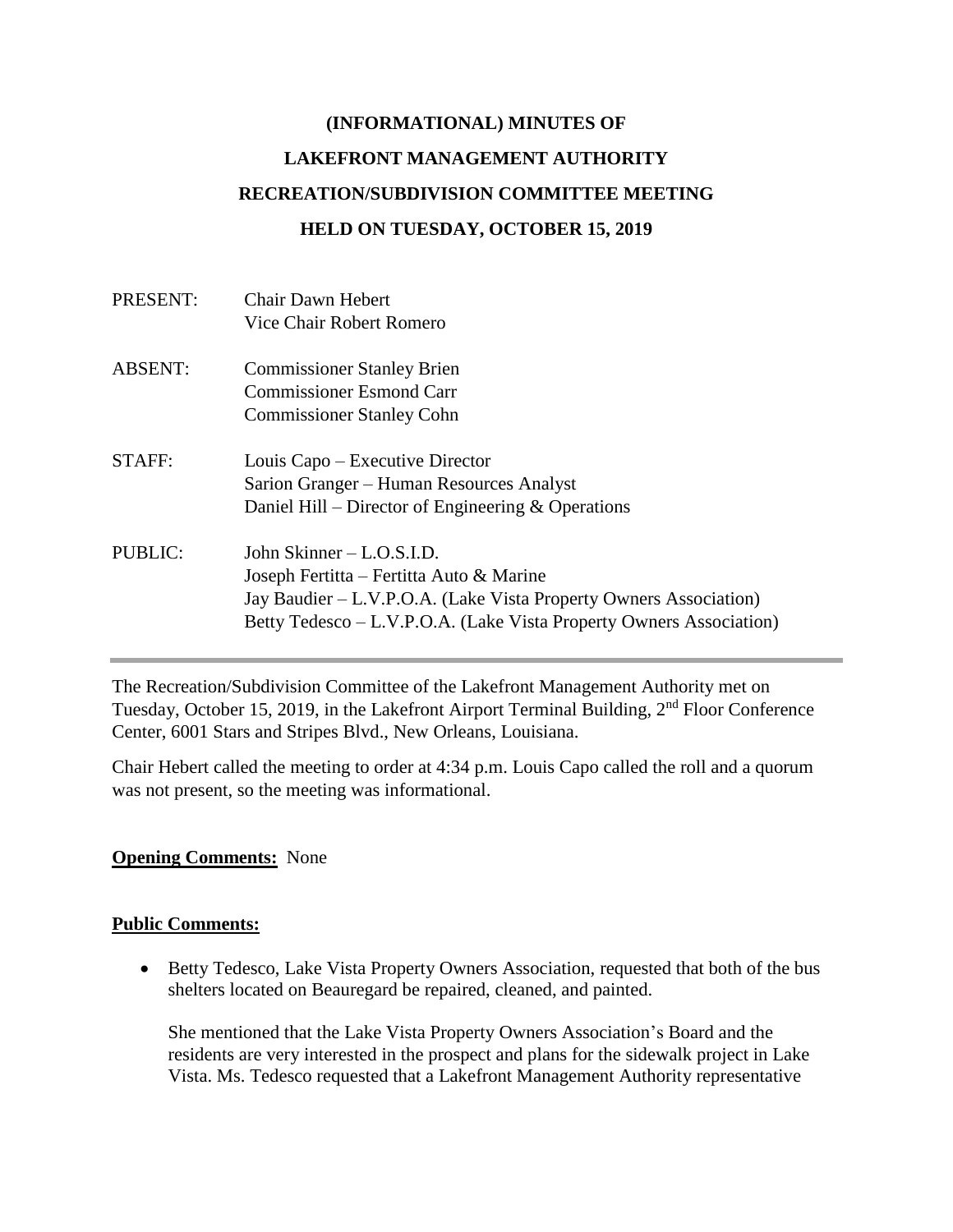attend the October 28, 2019 member meeting to present the plans and discuss the care of the trees during the construction of the new sidewalks.

She stated that the elevator at the Lake Vista Community Center needs to be repaired or replaced. She mentioned that people are afraid to use the elevator.

• Joseph Fertitta explained that he used the ramp at the Seabrook Boat Launch and damaged his boat. He stated that he wants to have his vessel repaired. Mr. Fertitta requested that the Authority place barricades or police tape at the Seabrook Boat Launch because the launch is dangerous. He asked if any repairs had been done to the Seabrook Boat Launch in the past year. Chair Hebert responded that work has been done to the Launch.

Louis Capo, Executive Director, requested that Mr. Fertitta present him with documents of the damages and the estimated repair costs. Mr. Fertitta stated that he will acquire the documents.

### **Director's Report:**

Louis Capo, Executive Director, stated that the Lakeshore, Lake Terrace, Lake Oaks, and Lake Vista property owners requested to know the procedure where they are notified when plans are submitted to the Authority. He explained the process of submitting plans for new construction and improvements. Mr. Capo stated that the Authority will create a log to keep track of when new plans arrive, the type of construction, date the plans were sent, and if the plans were sent to the Property Owners Association.

Mr. Capo spoke with Ms. Benoit's CPA and he informed Louis that they are in the process of convincing Ms. Benoit to move the planters out of the servitude.

Mr. Capo stated that the grass cutting contracts expire December 31, 2019 and the contracts must be updated to include accountability markers. He suggested that the grass cutting contracts coincide with the Authority's fiscal year. He explained that budgeting and tracking will be easier if the Authority adopts this method. Daniel Hill, Director of Engineering & Operations, suggested that the grass cutting contracts include provisions for certain areas.

Mr. Capo explained that the Authority only has one architect reviewer on staff and a Request for Proposal (RFP) will be issued.

#### **Old Business:**

#### 1) **Status update on the Roy Johnson, Jr. Memorial:**

Chair Hebert stated that the organization that wants to build the memorial requested design plans of the Lakefront Management Authority's shelters, so that they can build the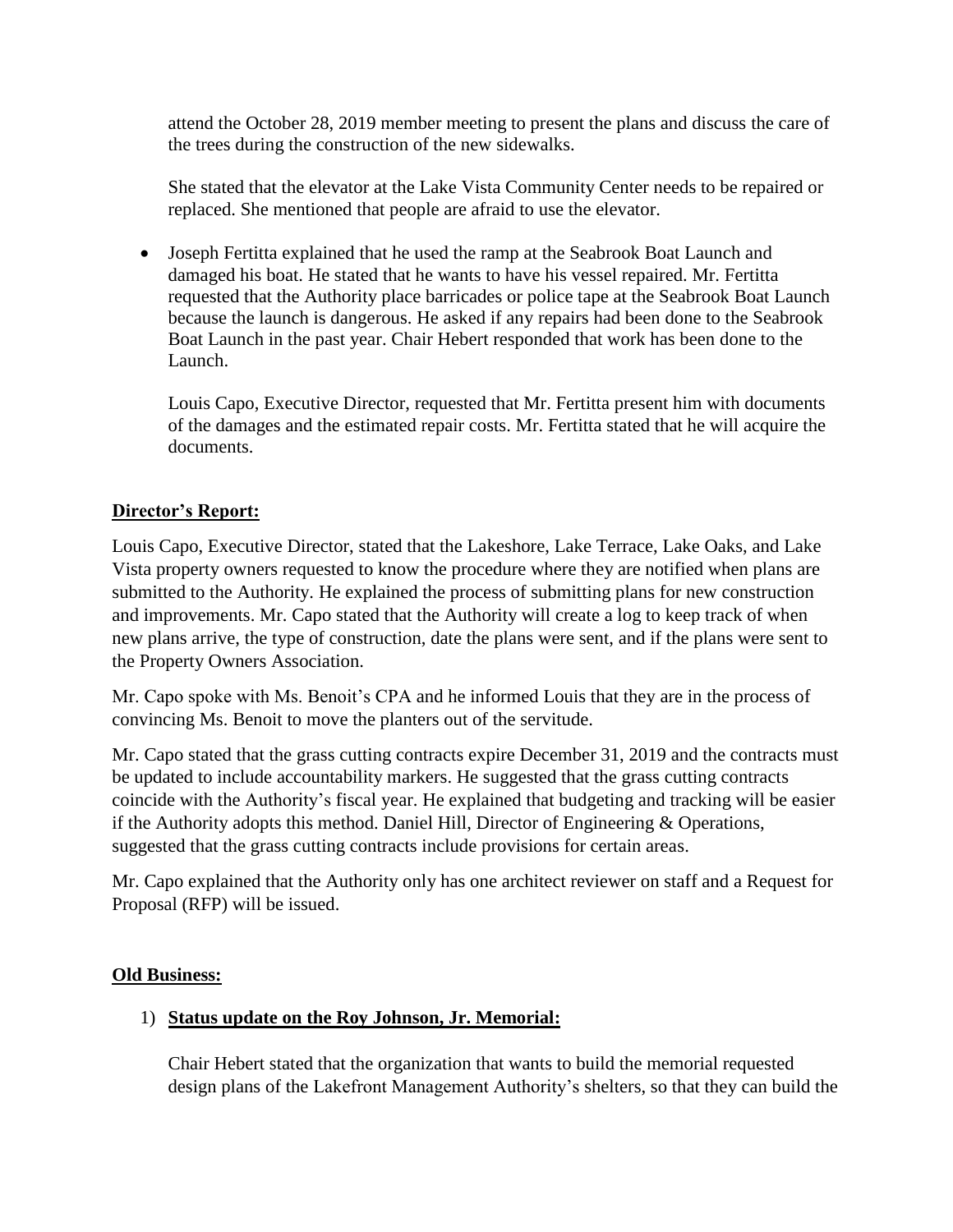memorial to be uniform. Chair Hebert reported that the Authority received the design plans of the shelters and the organization will share the plans with their architect.

#### 2) **Discussion of Building Restriction Fee Schedule:**

Louis Capo, Executive Director, explained the proposed and current fee schedule. Commissioner Romero asked if the fee schedule required Board approval. Mr. Capo responded that he hasn't found any evidence of the Board approving prior fees from 2012. He requested input guidance from the Committee. Chair Hebert stated that she's uncertain about 100% cost because the Authority doesn't provide the same services as the City of New Orleans. Commissioner Arrigo asked if the document showcasing the architect charges was accurate. Mr. Capo responded that the document is accurate. He explained that the Authority receives a \$50.00 fee regardless of the construction. Commissioner Arrigo questioned the reasoning for the price increase. Commissioner Romero responded that the fee may prevent the architect from abusing the system and solve the problem of people building structures that aren't apart of the original design plans. Chair Heaton requested to defer this discussion to the next Recreation/Subdivision Committee Meeting. Mr. Capo stated that he will present the Committee with more information at the next meeting to justify the additional fees.

#### **New Business:**

#### 1) **Discussion and recommendation for Capital Outlay Project Request:**

Louis Capo, Executive Director, discussed the projects for the Recreation/Subdivision Committee that were requested for the Capital Outlay in 2018. He requested that the Committee include the Seabrook Boat Launch and repairing the lighting along Stars & Stripes Boulevard in the Capital Outlay Project Request. He discussed new projects for the Capital Outlay Project for the Recreation/Subdivision Committee.

#### **Public Comment:**

• Monte Shalett, L.V.P.O.A., explained that a resident built a carport on his property line. The resident falsely stated that he received a permit from the Lakefront Management Authority that allowed him to build the carport. Mr. Shalett stated that the Authority's reviewer architect should have noticed the issue and brought it to the Authority's attention.

#### **Announcement of next Recreation/Subdivision Committee Meeting**:

**1) Tuesday, November 12, 2019 – 4:30 P.M.**